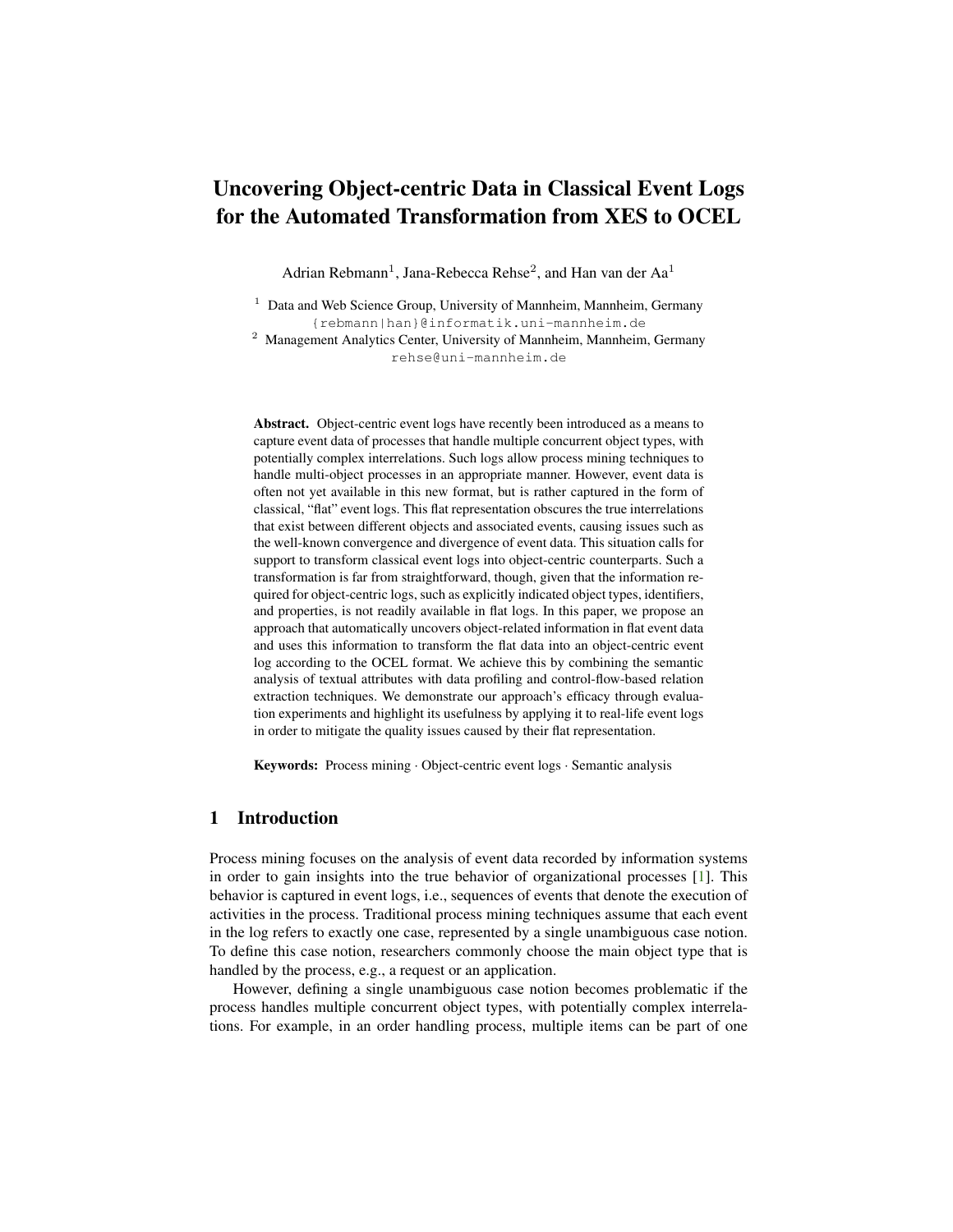order and multiple orders can be shipped in one package. For such a process, there is no main object type to serve as an unambiguous case notion. Instead, one is forced to select an imperfect object type for this purpose, such as an order, and represent the event data accordingly. Once the log is recorded from this perspective, the information related to the other object types is lost, though. It is hence impossible to switch perspectives between object types or to analyze the relations between different objects in the process. Moreover, this "flat" recording leads to spurious behavioral relations in the log [\[2\]](#page-16-1), which, for example, distort the results of automated process discovery techniques [\[12\]](#page-16-2).

To overcome these issues, researchers recently introduced object-centric event logs, which can capture multiple types of concurrent objects in the process [\[2\]](#page-16-1). These objectcentric logs allow process mining techniques to handle multi-object processes in a more appropriate manner. However, there is an abundance of event data captured in the form of classical, "flat" event logs, without access to the original data source from which these logs were extracted (cf.  $[8, 9]$  $[8, 9]$  $[8, 9]$ ). In this case, the only option is to transform the flat event logs into object-centric ones. Such a transformation is far from straightforward, because it requires knowledge about which object types occur in the event log, which object instances exist with which properties, and how these instances relate to the events. This information is to a certain extend contained in flat event logs, but in an unstructured, i.e., hidden way. Uncovering this information manually is a tedious and time-consuming task, considering the complexity of real-life logs, with dozens of attributes and thousands of events. Hence, the transformation from flat into object-centric event logs needs to be supported automatically.

Therefore, we propose an approach that automatically uncovers object-related information in flat event data and uses this information to transform the flat data into an object-centric event log according to the OCEL format [\[13\]](#page-16-5). For this purpose, our approach combines the semantic analysis of textual attributes in the flat event log with data profiling and control-flow-based relation extraction. In the following, [Section 2](#page-1-0) first illustrates the challenges that our approach needs to address, before we define preliminaries in [Section 3.](#page-4-0) Our approach itself is presented in [Section 4.](#page-4-1) [Section 5](#page-11-0) describes our evaluation, which shows that our approach is able to accurately rediscover flattened OCEL logs and can effectively mitigate quality issues in real-life logs. [Section 6](#page-14-0) summarizes related work; [Section 7](#page-15-0) discusses limitations and concludes the paper.

# <span id="page-1-0"></span>2 Problem Illustration

In this section, we illustrate the problems caused by recording object-centric event data in flat event logs and the challenges that must be overcome when transforming these logs into object-centric counterparts. For this, we use an established running example of an order handling process [\[2\]](#page-16-1), which involves four types of objects: *customers*, *orders*, *items*, and *packages*. As visualized in [Fig. 1,](#page-2-0) a customer can place multiple orders, an item belongs to exactly one order and one package, a package can contain multiple orders, and an order can be split over multiple packages.

Problems of flat event logs. We illustrate the problems of recording a multi-object process in a flat format using the following trace, with an order as the case notion:

 $t_{order}$ : (Create order, Reorder item, Pick item, Send package, Pick item, Send package).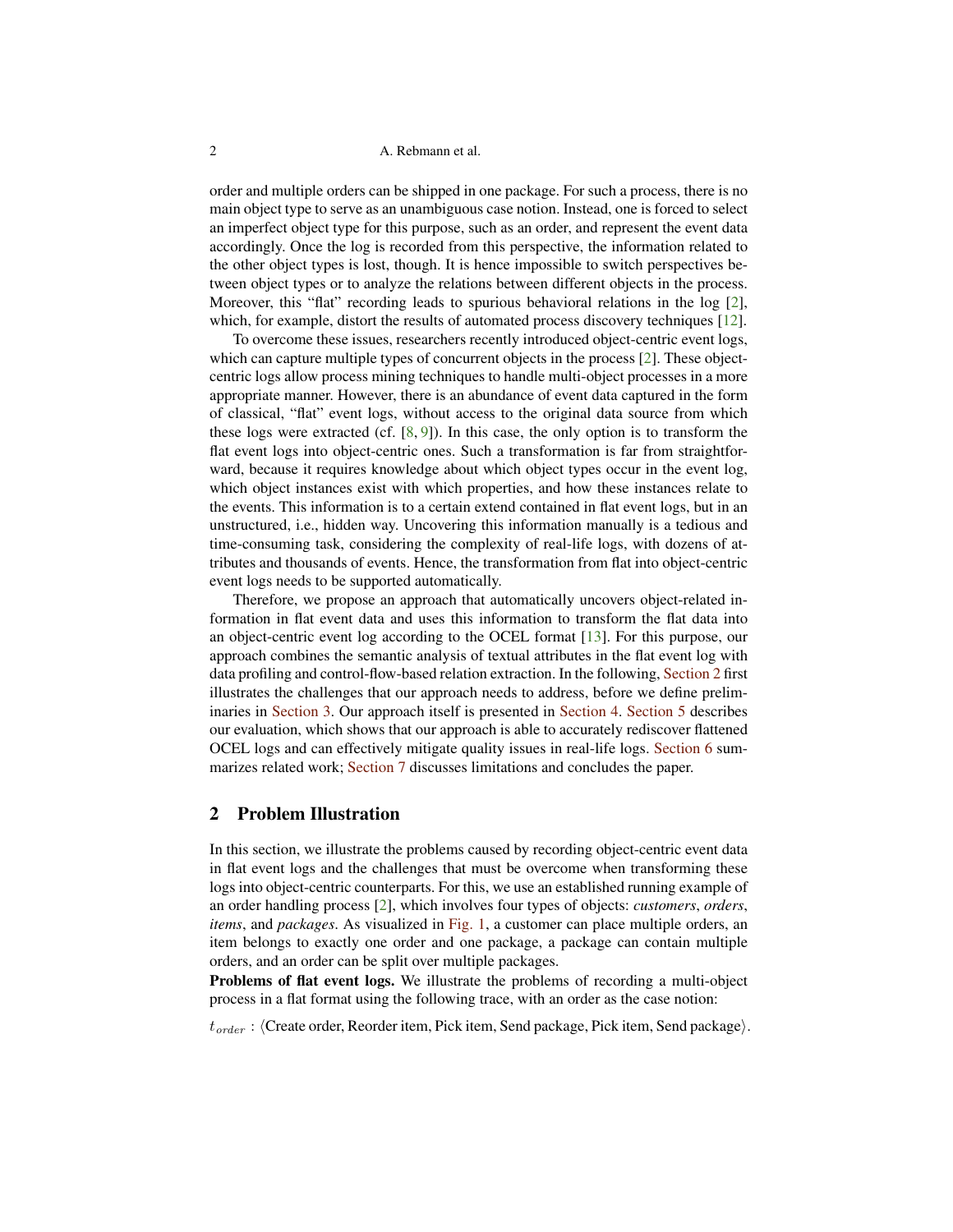

Fig. 1: UML data model of the running example.

<span id="page-2-0"></span>The events in  $t_{order}$  indicate the picking of two items and the creation of two packages. Although their ordering suggests that these activities occur in an interleaving fashion, there is a clear relation between first picking an item and then sending it in a package. This clear precedence relation on the item level is lost, because there can be several items and packages per order, which we cannot distinguish on the trace level. This phenomenon, called *divergence*, is unavoidable when recording processes with object relations beyond 1:1 in the form of flat event logs [\[2\]](#page-16-1). It often occurs together with another unavoidable issue, called *convergence*. Convergence emerges when we use an individual item as the case notion to represent the events from trace  $t_{order}$ , which results in the following traces:

 $t_{item}(1)$ : (Create order, Reorder item, Pick item, Send package),  $t_{item}(2)$ : (Create order, Pick item, Send package).

Because both items belong to the same order, the "*Create order*" event is duplicated across the traces. As a result, the information that both items relate to the same order is no longer captured at the trace level. Due to the m:n relations in the process at hand, the impact of this issue is amplified, given that also multiple orders can relate to the same package, and vice versa.

To overcome these issues and their associated information loss, a flat event log needs to be transformed into an object-centric counterpart, as discussed next.

From flat to object-centric logs. To illustrate the transformation of flat into objectcentric event logs, consider the example in [Table 1,](#page-2-1) which provides a flat event log with two orders. The log captures information on the events related to each order, as well as attributes that associate events with a PackageID, a Weight, and the Customer.

As shown in [Table 2](#page-3-0) and [Table 3,](#page-3-0) constructing an object-centric version of this event log requires information about: object types (customers, orders, items, and packages), their instances and associated properties (e.g., that package *p1* has a weight of 70.8), and the relations between object instances and events (e.g., that event *e1* creates order *o1*, which relates to items *i1\_1* and *i1\_2*). However, such crucial information is not explicit

|                |                |              | CaseID Event Activity Timestamp PackageID Weight Customer |    |      |      |
|----------------|----------------|--------------|-----------------------------------------------------------|----|------|------|
| 01             | e1             | Create order | $0.5 - 20009:07$                                          |    |      | Pete |
| $\Omega$       | e <sub>2</sub> | Reorder item | $0.5 - 2.3$ 10:40                                         |    | 12.5 | Pete |
| $\Omega$       | e3             | Pick item    | $05-23$ 14:20                                             |    | 70.8 | Pete |
| $\Omega$       | e4             | Send package | $05-23$ 17:26                                             | pl | 70.8 | Pete |
| $\Omega$       | eб             | Pick item    | $06-04$ 15:20                                             |    | 12.5 | Pete |
| 01             | e <sup>9</sup> | Send package | 06-06 16:20                                               | p2 | 20.4 | Pete |
| 0 <sup>2</sup> | e <sub>5</sub> | Create order | $06-03$ 19:17                                             |    |      | Pete |
| 0 <sup>2</sup> | e7             | Update order | $06-04$ 18:11                                             |    |      | Pete |
| $\Omega$       | e8             | Pick item    | $06-05$ 11:48                                             |    | 7.9  | Pete |
| 0 <sup>2</sup> | e10            | Send package | 06-06 16:20                                               | p2 | 20.4 | Pete |

<span id="page-2-1"></span>Table 1: Flat event log of an order handling process with the *order* as the case notion.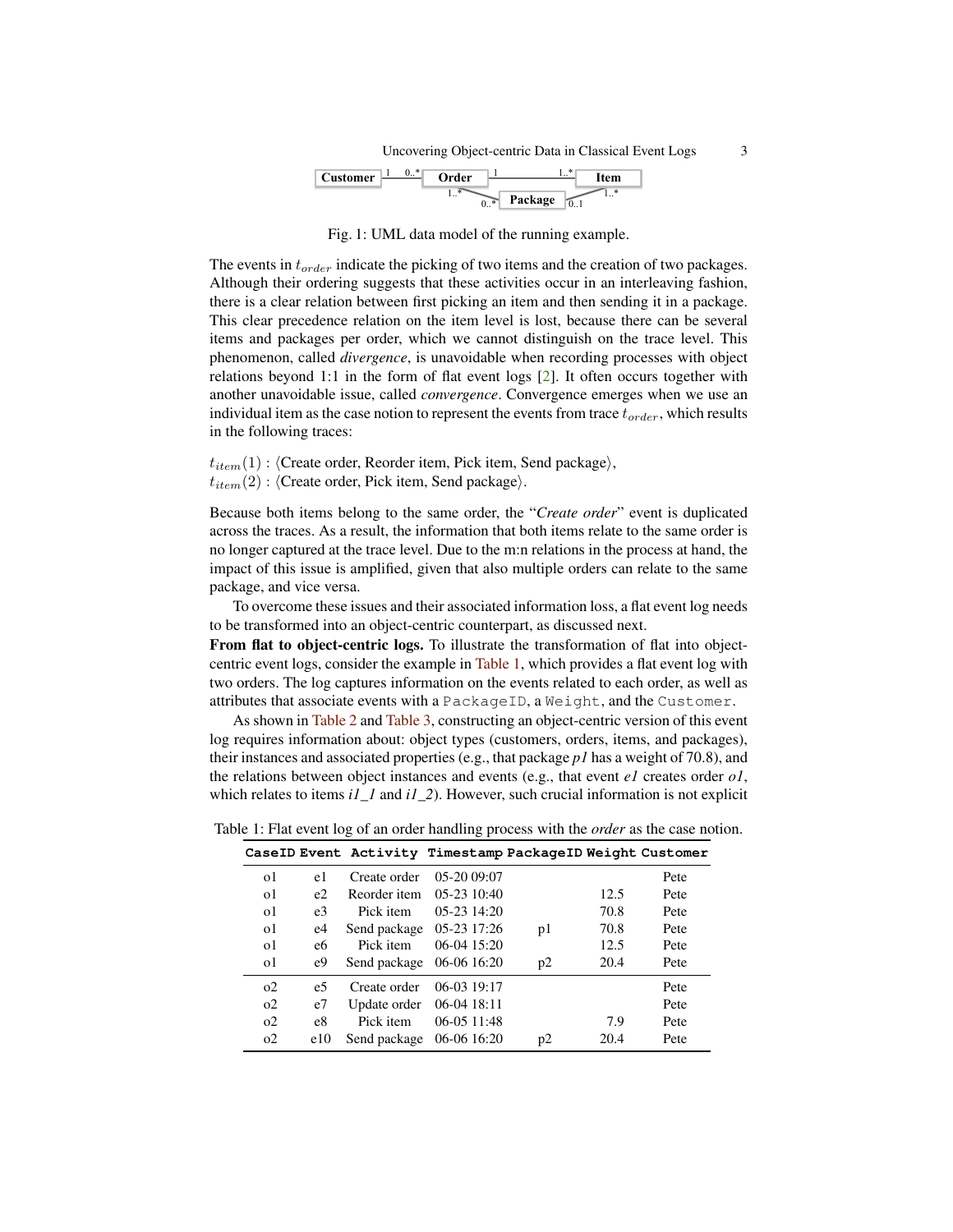<span id="page-3-0"></span>4 A. Rebmann et al.

|                |                            | Event Activity Timestamp Orders Packages |           |          | Items               | Customer   |
|----------------|----------------------------|------------------------------------------|-----------|----------|---------------------|------------|
| el             | Create order $05-2009:07$  |                                          | $\{oI\}$  | Ø        | $\{i1_l, i1_l, 2\}$ | $\{Pete\}$ |
| e <sub>2</sub> | Reorder item $05-23$ 10:40 |                                          | $\{oI\}$  | Ø        | $\{iI_1\}$          | $\{Pete\}$ |
| e3             | Pick item                  | $05-23$ 14:20                            | $\{oI\}$  | Ø        | $\{i1\,2\}$         | $\{Pete\}$ |
| e4             | Send package 05-23 17:26   |                                          | $\{oI\}$  | $\{pI\}$ | $\{iI_2\}$          | $\{Pete\}$ |
| e5             | Create order 06-03 19:17   |                                          | ${o2}$    | Ø        | $\{i2_l\}$          | $\{Pete\}$ |
| eб             | Pick item                  | 06-04 15:20                              | $\{oI\}$  | Ø        | $\{iI_1\}$          | $\{Pete\}$ |
| e <sub>7</sub> | Update order 06-04 18:11   |                                          | ${o2}$    | Ø        | $\{i2\_1\}$         | $\{Pete\}$ |
| e8             | Pick item                  | 06-05 11:48                              | ${o2}$    | Ø        | $\{i2_l\}$          | $\{Pete\}$ |
| e9             | Send package 06-06 16:20   |                                          | ${ol.o2}$ | $\{p2\}$ | $\{iI_1, i2_1\}$    | $\{Pete\}$ |

Table 2: Object-centric event log of the running example.

|  | Table 3: Objects of the object-centric event log. |  |
|--|---------------------------------------------------|--|
|  |                                                   |  |

| Type         | Instances                                                                                  |
|--------------|--------------------------------------------------------------------------------------------|
| Customer     | $\{Pete\}$                                                                                 |
| <i>Order</i> | $\{oI(), o2() \}$                                                                          |
| Package      | $\{p1$ (Weight: 70.8), $p2$ (Weight: 20.4)}                                                |
| <i>Item</i>  | $\{iI_1 \text{ (Weight: 12.5)}, iI_2 \text{ (Weight: 70.8)}, i2_I \text{ (Weight: 7.9)}\}$ |

in the flat version of the event log, but rather needs to be uncovered in order to transform flat data into an object-centric log. This results in four main transformation tasks:

- 1. Detect object types. Object types in a process are not explicitly indicated in flat event logs. Rather, transformation requires these types to be extracted from unstructured activity labels, such as the *order* type in "*Create order*", and from certain event attributes, such as Customer in [Table 1.](#page-2-1)
- 2. Identify object instances. Due to divergence and convergence, a transformation approach needs to identify distinct object instances within cases, e.g., that case *o1* deals with two items and two packages, and relate object instances across cases, e.g., that package *p2* appears in both *o1* and *o2*. This involves identifying event attributes that represent identifiers of a specific object, e.g., that  $Packa$  example defines individual packages. Furthermore, because such identifier attributes may not exist for all object types, it also requires inferring certain object instances from the event log itself, e.g., that events *e3* and *e6* yield two different items (*i1\_1* and *i1\_2*).
- 3. Relate objects to their properties. Flat event logs do not distinguish between attributes that relate to a specific event, such as a resource performing it, and attributes that provide information about the object handled in the event, such as the  $W\oplus \text{i}$  cht. attribute, which captures information about an individual package or item. When establishing an object-centric log, such relations must thus be derived by separating event attributes from object properties, in order to have a comprehensive view on the instances involved in the process, as captured in [Table 3.](#page-3-0)
- 4. Associate object instances with events. Finally, instead of referring to a specific case, each event in an object-centric log must be mapped to the object instances it relates to. Obtaining a complete mapping requires a thorough analysis of the interrelations that exist between object instances. For example, this requires the recognition that package *p2* relates to orders *o1* and *o2*, as well as items *i1\_1* and *i2\_1*,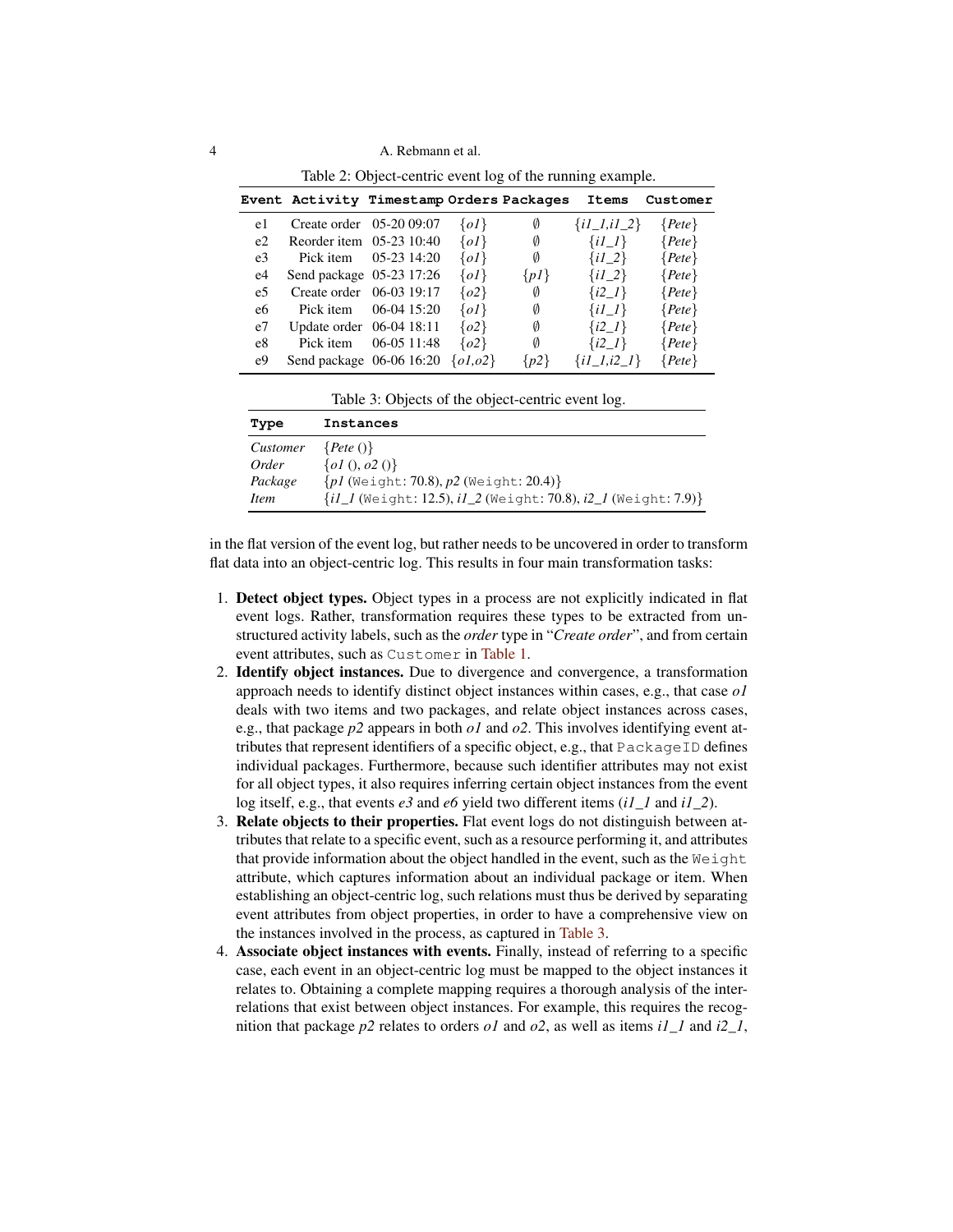and associating all these objects with event *e9*, even though the objects originally stem from a range of different events and cases in the flat log.

In this paper, we propose an approach that tackles these tasks by combining the semantic analysis of the textual attributes of flat events logs with data profiling and controlflow-based relation extraction. In this manner, our approach uncovers object types, their instances and properties, as well as the relations between instances and events.

# <span id="page-4-0"></span>3 Preliminaries

We define objects, events, flat event logs, and object-centric event logs as follows based on the definitions by Van der Aalst [\[2\]](#page-16-1).

**Objects.** An object is a tuple  $o = (oi, ot, vmap)$ , with oi as its identifier, ot its type, and  $vmap$  a value map, which captures the assignment of values to  $o$ 's properties. For instance, object *i1\_1* has the identifier *i1\_1.oi* = "i1\_1", the type *i1\_1.ot* = *item*, and has a value map assigning it a weight,  $i1_l$ *-1.vmap* = {Weight : "12.5"}.

**Events.** An event is a tuple  $e = (a, ts, omap, vmap)$ , with a its activity label, ts its timestamp, *omap* the object map, which captures the objects that  $e$  relates to, and *vmap* the value map, which assigns values to e's attributes. For instance, event *e1* in [Table 2](#page-3-0) has an activity label  $e1.a = Create order$ , a timestamp  $e1.ts = 05-20 09:07$ , an object map  $e1.omap = \{ol, il\_1, il\_2, Pete\}$ , and a value map  $el.vmap = \{\text{Event} : "el"\}$ . **Flat event logs.** A flat event log  $L$  is a set of events that all have exactly one case identifier in their value map, i.e.,  $\forall_{e \in L}$ CaseID  $\in dom(e.vmap) \wedge | e.vmap$ (CaseID) $| = 1$ , whereas their object maps are empty. Events that have the same CaseID are said to be part of the same *case*. Events belonging to the same case are assumed to have a total order, following, e.g., from their timestamps. For instance, event *e1* in [Table 1](#page-2-1) has a value map  $el.vmap = \{ \text{CaseID} : \text{``ol", Event} : \text{``el", Customer} : \text{``Pete"} \}$ , whereas, all events in this log have an empty object map, e.g.,  $e1.oma p = \emptyset$ . Note that, for instance, *e9* in [Table 2](#page-3-0) would be part of two cases of a flat event log, when the *order* type serves as the case notion (cf. *e9* and *e10* in [Table 1\)](#page-2-1), because each event must have exactly one CaseID, yet, *e9* refers to two orders, *o1* and *o2* resulting in two case identifiers.

Finally, we define  $Att = \bigcup_{e \in L} dom(e.vmap)$  as the set of attributes in L. For the  $log in Table 1, we get: At = {CaseID, Event, PackageID, Weight, Customer}.$  $log in Table 1, we get: At = {CaseID, Event, PackageID, Weight, Customer}.$  $log in Table 1, we get: At = {CaseID, Event, PackageID, Weight, Customer}.$ **Object-centric event logs.** An object-centric event log  $O$  is a set of events that have populated object maps. For instance, event  $e9$  in [Table 2](#page-3-0) has an object map  $e9.0$  map  ${o1,o2,p2,i1_1,i2_1,Pete}$  and a value map  $e9.vmap = {Even : "e9"}.$  The events in  $O$  are assumed to have a known partial order, following, e.g., from their timestamps.

### <span id="page-4-1"></span>4 Approach

As visualized in [Fig. 2,](#page-5-0) our approach for the transformation of a flat into an objectcentric event log consists of five main steps. Step 1 extracts the *object types and actions* from the activity label and other textual attributes of events, which yields object types and the applied actions per event. Steps 2 and 3 jointly establish a set of object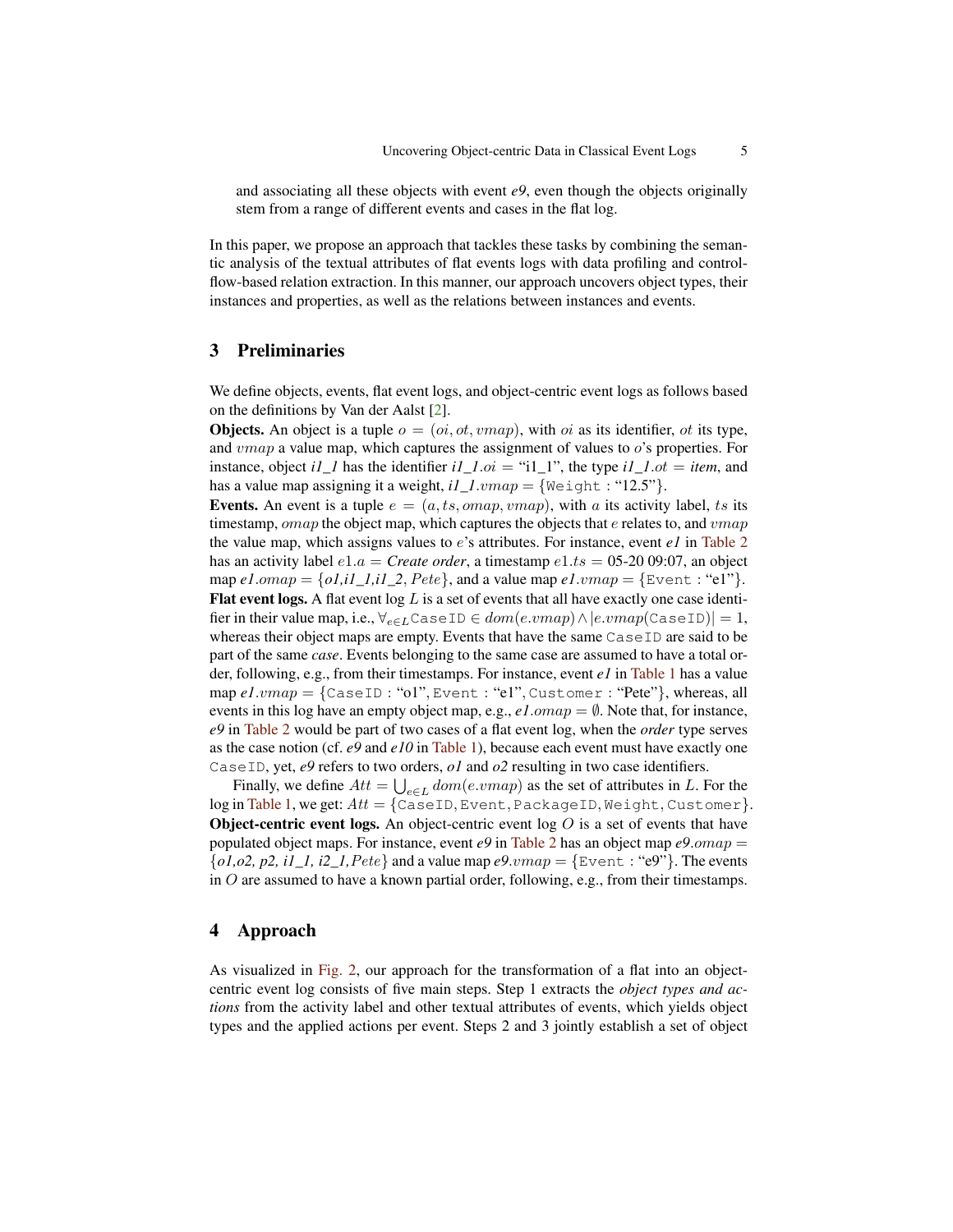*instances*: Step 2 first matches extracted object types to attributes that capture identifiers to recognize distinct instances of object types, whereas Step 3 aims to discover instances for object types for which no such identifier attribute was found. Afterwards, Step 4 aims to assign *properties* to object types by identifying attributes that represent object properties. Finally, Step 5 assigns the discovered *object instances to events* by exploiting behavioral relations among object types and instances discovered in previous steps. Based on the result of Step 5, we create an object-centric event log according to the *OCEL* format [\[13\]](#page-16-5). In the remainder, we describe each of these five steps in detail.

<span id="page-5-0"></span>

Fig. 2: Overview of the approach.

### 4.1 Step 1: Object-Type and Action Extraction

The first step of our approach extracts the object types and actions from an event log. As illustrated in [Section 2,](#page-1-0) object types need to be derived from unstructured textual attribute values, such as activity labels, and attribute names of a flat event log. An *action* is applied to an object, incurring a change in its state [\[15\]](#page-16-6). For instance, the "*Create order*" activity label indicates that a *create* action is applied to an *order*. We extract actions along with the object types since these can contain information about the creation of new object instances, which we will exploit in a later step.

To achieve this, we use a semantic extraction technique from our earlier work [\[23\]](#page-16-7). This technique extracts parts of textual attribute values that correspond to different semantic roles, such as *object types* and *actions* in two ways:

- 1. *Instance-level labeling*: The extraction technique labels parts of unstructured textual attribute values with semantic roles. The parts that correspond to the desired roles are then extracted. For instance, for the "*Send package*" activity label of event *e9*, the technique labels "*package*" as an object type and "*send*" as an action.
- 2. *Attribute-level classification*: The extraction technique also identifies event attributes that in their entirety correspond to a certain semantic role. It does so based on an attribute's name and its value range. This, e.g., applies to the Customer attribute in [Table 1,](#page-2-1) which allows us to also identify *customer* as an object type contained in the event log, assigning this type to any event that has a value for the attribute.

By taking the output of this extraction technique, Step 1 instantiates a function  $extract$ , which, given an event  $e \in L$ , extracts the object types and the actions applied to them (if any) from  $e$ . The result maps the object types to a (possibly empty) set of actions, e.g.,  $extract(e9) = \{package \rightarrow \{send\}, customer \rightarrow \emptyset\}$ . Each event's object map is then initialized with its object types, e.g.,  $e9. \text{oma}p = \{package \rightarrow \emptyset, customer \rightarrow \emptyset\}.$ Finally, we establish a set of identified object types  $T = \bigcup_{e \in L} dom(e.omap)$  and move to Step 2, which aims to match these types to identifier attributes.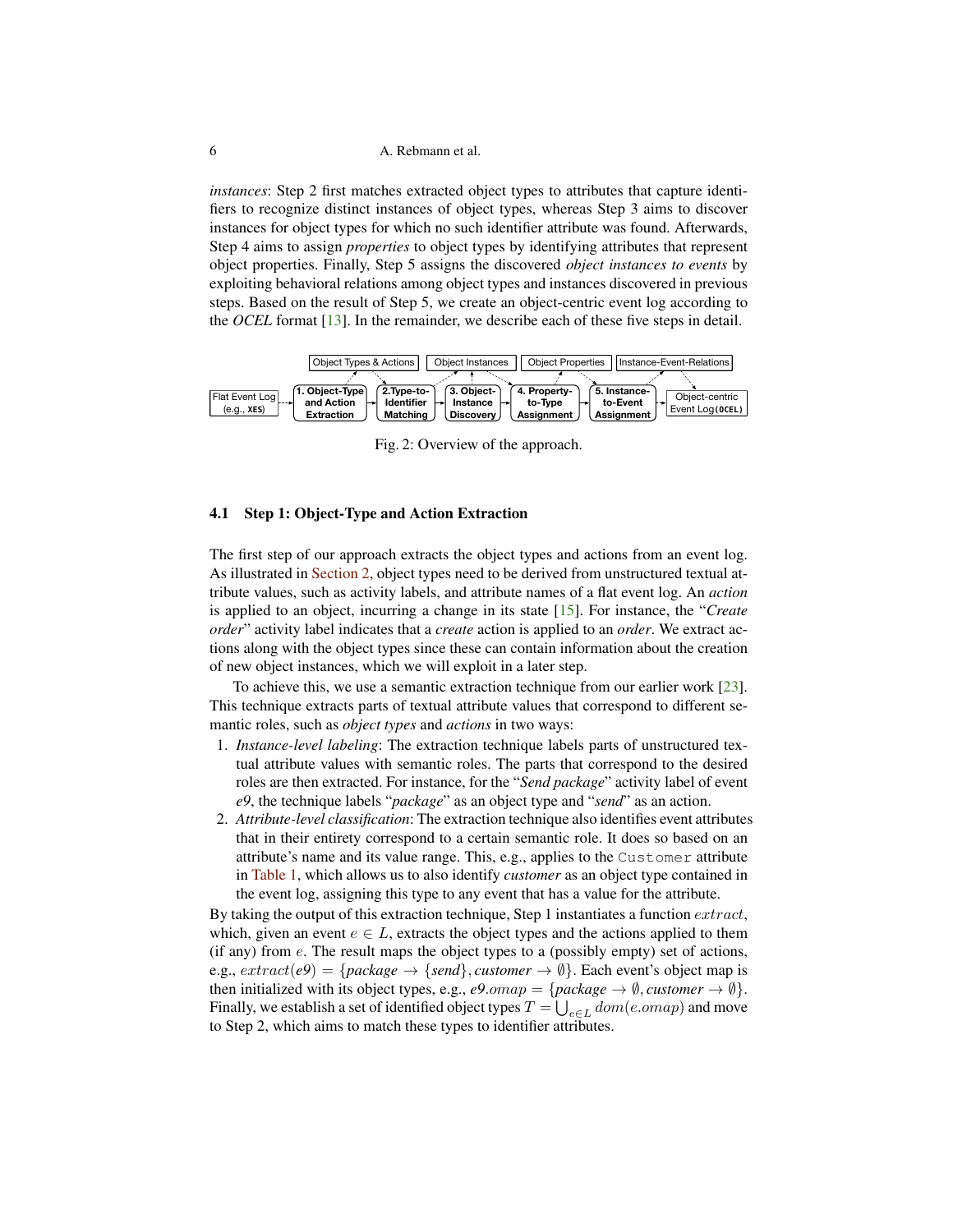### 4.2 Step 2: Type-to-Identifier Matching

In this step, our approach tries to associate identifier attributes with the extracted object types to be able to recognize distinct object instances. For our running example, we can differentiate between the two packages  $p1$  and  $p2$  by recognizing that the PackageID is an identifier for *package* objects. Such identifier attributes are not explicitly given, meaning that we need to match object types to attributes. To establish these matches, our approach first identifies a set  $Att_{ID}$  of potential object identifiers, by categorizing attributes according to their domain. Then, we match these attributes to object types in T, resulting in a mapping M, consisting of  $(o_t, att)$  pairs with  $ot \in T$  and  $att \in Att_{ID}$ . **Finding potential identifier attributes.** To identify the set  $Att_{ID} \subseteq Att$ , we recognize that identifiers generally use alphanumeric domains, i.e., string or int, such as PackageID ("*p1*" and "*p2*") and Customer ("*Pete*") in [Table 1.](#page-2-1) Therefore, we categorize attributes according to their domain's data type and add those with string and int domains to  $Att_{ID}$ . In this manner, we discard attributes corresponding to, e.g., timestamps, boolean values, and floats, such as the Weight attribute.

Matching identifier attributes and object types. Next, we aim to identify matches between the object types in  $T$  and potential identifier attributes in  $Att_{ID}$ , resulting in the set  $M$ . Some object types and attributes can be directly matched. For others, we first establish candidate matches, and then verify the validity of these candidates.

*Direct matching.* Object types in  $T$  that stem from the attribute-level classification of Step 1 reflect objects that correspond to the name of a specific event attribute, such as the *customer* object type corresponding to the Customer attribute. Because these types were identified in this manner, we know that their identifiers are captured in the corresponding attributes, if indeed these are part of  $Att_{ID}$ . Therefore, we can directly add such pairs, e.g., (*customer*, Customer), to the matches in M.

*Establishing candidate matches.* For object types that cannot be directly matched, such as the *package* type extracted from activity labels, we first establish candidate matches, collected in a set  $M_C$ , using two strategies, considering attribute names and values.

First, we establish candidate matches by checking if the name of an unmatched object type encompasses the name of an unmatched attribute, or vice versa. In this manner, we recognize a candidate match between the *package* type and the PackageID attribute, or between the *item* type and a, hypothetical, order\_item attribute.

Then, for attributes in  $Att_{ID}$  that are not yet in a candidate match with an object type, we apply a strategy inspired by *data profiling* [\[4\]](#page-16-8), which checks if an attribute exclusively *co-occurs* with an object type. For the running example, all events associated with the *package* type (*e4*, *e9*, *e10*) have values for the PackageID attribute, but this attribute does not apply to any other events. Therefore, even if  $\text{PackageID}$  was named pID and hence not a name-based candidate match, our approach would still be able to recognize it as a potential identifier for the *package* type and add it to  $M_C$ .

*Validating candidate matches.* Although name-based similarity and co-occurrence are useful indicators to identify relations between object types and attributes, there is no guarantee that the candidate matches actually capture proper identifiers. Therefore, we next validate each candidate match  $(\sigma t, att) \in M_C$  by determining if each unique value of  $att$  is indeed associated with a specific instance of  $ot$ , and vice versa.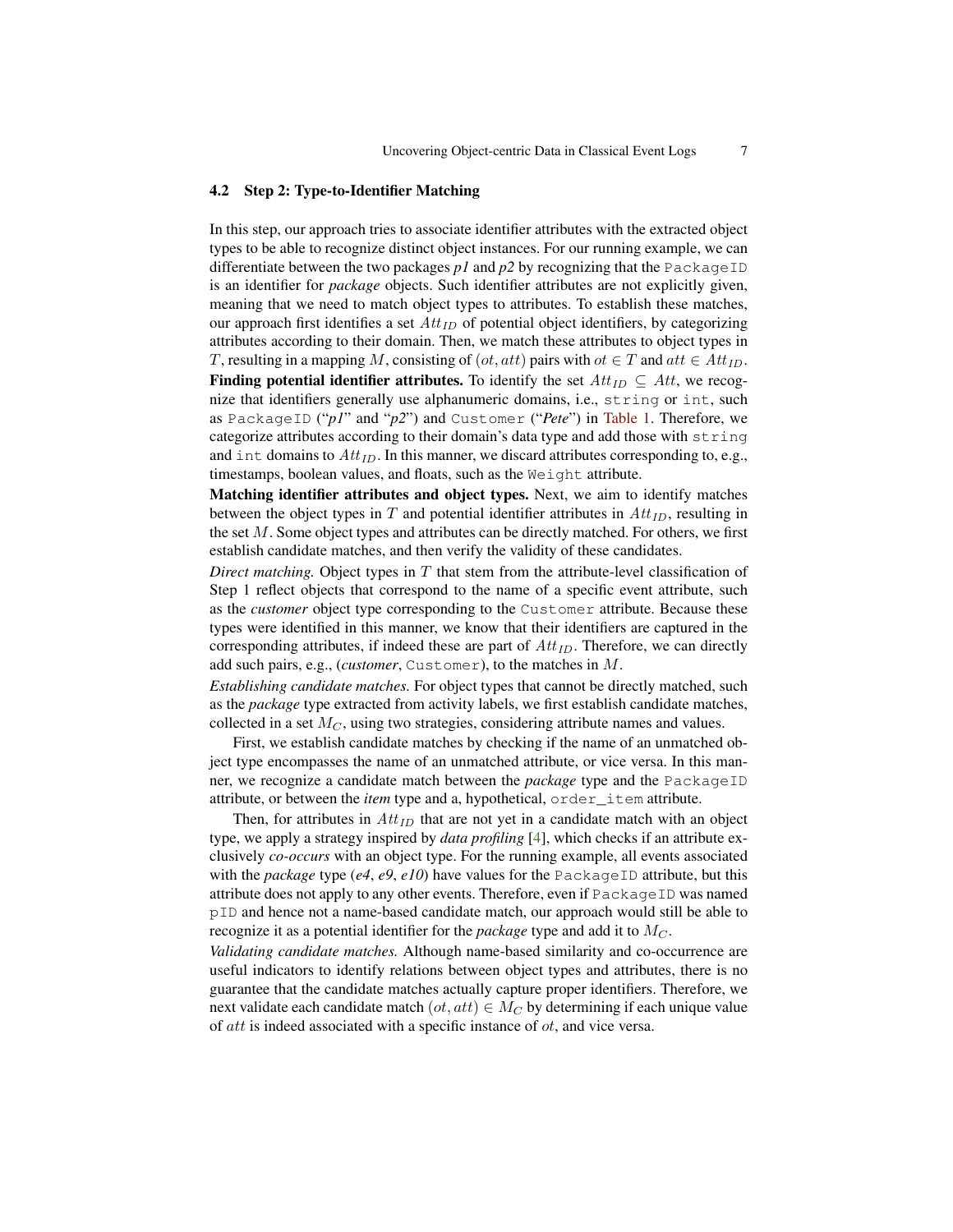This validation task is complex, though, given that multiple events in a case can relate to the same object instance (e.g., creating and updating an order) or multiple instances of the same object type (e.g., shipping multiple packages for one order), and that, due to duplication issues, the same event can essentially appear in two cases (cf. *e9* and *e10*). For an object type *ot*, we deal with these issues by aiming to establish a set of events  $E'(ot)$  that should each relate to a different instance of  $ot$ . Given  $E(o t) \subseteq L$  as the events related to *ot* (i.e., that have *ot* in their *omap* after Step 1), we obtain  $E'(ot)$ by avoiding duplicate events and by selecting only a single event per case. Our approach avoids duplicates by only selecting events from  $E(o t)$  that have a unique combination of an activity label, timestamp, and event attributes (aside from their CaseID and event ID, if available). In this manner, we detect *e9* and *e10* as duplicates. Given the identified duplicates, we select a single event per case related to  $\sigma t$ , in a manner that maximizes the size of  $E'(ot)$ . For instance, given  $E(package) = \{e4, e9, e10\}$ , we select *e10*, because *e4* and *e9* stem from the same case, and obtain  $E'(package) = \{e4, e10\}.$ 

Finally, if the attribute values of  $att$  are unique for the events in  $E'(ot)$ , we consider att as a valid identifier of ot and add (ot, att) to M. For instance, we consider (*package*, PackageID) a valid match, given that the two events in  $E'(package)$  have unique values for the attribute, "*p1*" and "*p2*". If there are multiple valid candidates for the same object type, we match the type to the attribute with the largest number of unique values and discard the other candidates.

**Object-instance creation.** For all matches  $(\alpha t, \alpha t) \in M$ , our approach creates an object instance o with its type of for each unique value of  $att$ , i.e., its identifier oi, and adds these instances to the object maps of the events that refer to this instance. For example, we add package *p1* to event *e4* and package *p2* to events *e9* and *e10*.

### 4.3 Step 3: Object-Instance Discovery

Next, we aim to discover instances for those object types for which no explicit identifier attribute was found in the previous step, such as the *item* type in the running example. For this, we try to find activities that indicate the instantiation of objects, either based on their activity labels or based on the life cycle of an object.

Instance discovery based on creation actions. We first aim to identify activities whose meaning hints at the instantiation of an object, such as "*Create order*". To this end, we use the action classification framework of the MIT Process Handbook [\[20\]](#page-16-9), which defines a set of 15 *creation actions* (see [Table 4\)](#page-7-0) describing the creation of some output.

Given an event, we check if any of its actions, extracted in Step 1, corresponds to an action in this set. If so, the occurrence of this event implies the instantiation of a new object. For in-

<span id="page-7-0"></span>

| $build \vert$ | compute                                         | $ construct $ copy            | create |
|---------------|-------------------------------------------------|-------------------------------|--------|
|               | $\left \text{design}\right $ develop            | document  duplicate  generate |        |
|               | make   manufacture   perform   produce   record |                               |        |

stance, we recognize that events *e1* and *e5*, corresponding to the "*Create order*" activity label, result in two new orders.

Although we here identify creation actions based on the 15 actions from the MIT Process Handbook, our work is independent of this specific resource. It can be replaced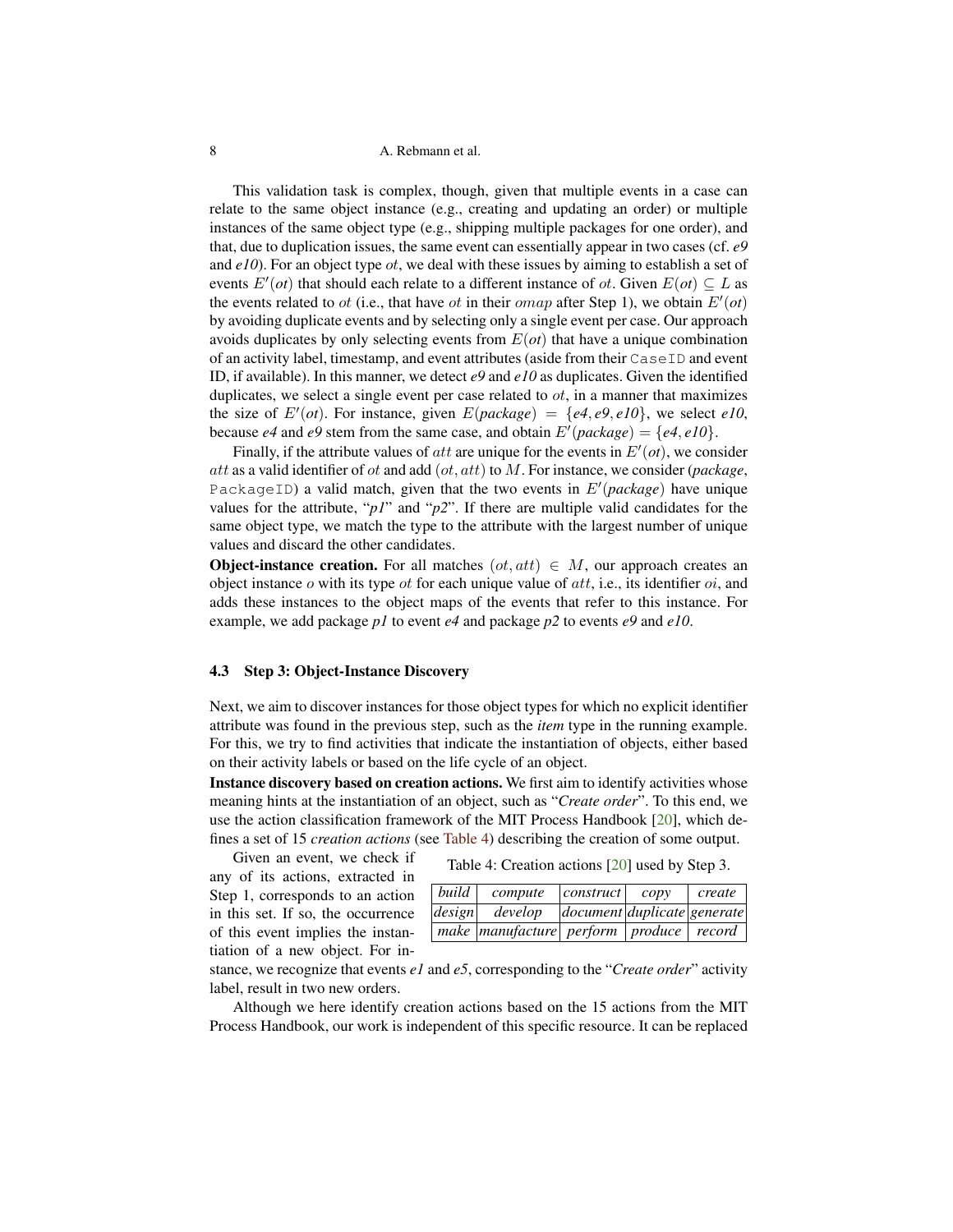or enhanced with alternatives, such as the *build verbs* from the classification framework by Levin [\[16\]](#page-16-10), multilingual resources, such as *ConceptNet* [\[14\]](#page-16-11), or a self-defined set. Instance discovery based on object life cycles. Although creation actions are a reliable indicator for the creation of new objects, they are not always available for an object type. Therefore, our approach next analyzes the life cycles of object types in terms of the applied activities per case. To illustrate this, consider the life cycles in [Fig. 3.](#page-8-0)

<span id="page-8-0"></span>⟨Receive request, Update request, Complete request⟩  **life cycle 1 life cycle 2** ⟨Receive request, Receive request, Complete request, Complete request⟩

### **Indicator activity:** *"Receive request"*

Fig. 3: Recognizing activities that indicate new object instances.

For an object type ot, we aim to identify an *indicator activity*, which corresponds to a new object instance. We look for such an indicator by checking if there are any activities related to ot that occur for every case of this type. For example, assuming only the two depicted cases relate to requests in the process at hand, both "*Receive request*" and "*Complete request*" are candidate activities, since they occur in both life cycles. In case of such a tie, we select the activity that most commonly occurs first among the candidates—"*Receive request*" in the example—as the activity that we use to identify new object instances. Therefore, we recognize that the cases in [Fig. 3](#page-8-0) relate to three distinct *request* objects: one in the first life cycle and two in the second.

Object-instance creation. For each event that indicates a new object instance, based on a creation action or indicator activity, our approach establishes an object instance, for which we generate a unique identifier  $oi$ , and add it to the event's object map. Duplicate events, as identified in Step 2, form an exception here. Since they correspond to the creation of the same object instance, which is why we assign the same instance to them.

Note that we discard all object types for which neither Step 2 nor Step 3 identified any instances, by removing the type from  $T$  as well as from any event's object map.

### 4.4 Step 4: Property-to-Type Assignment

In this step, our approach tries to associate properties to object types, which are attributes that capture information about an object instance associated with an event, rather than relate to the event itself. For instance, although event *e3* ("*Pick item*") has a Weight attribute with a value of "70.8", it is clear that this refers to the weight of the item, not of the event. Therefore, in this step we aim to establish a mapping between a log's attributes Att and the object types in T.

To establish this mapping, we first select all attributes that were not recognized as object identifiers in Step 2. Then, we consider an attribute  $att$  to be a property of an object type ot if (1) events related to ot have a value for  $att$  and (2) all events related to the same object instance have the same value for  $att$ . The former ensures co-occurrence, ascertaining that  $att$  indeed relates to  $ot$ , whereas the latter ensures that object properties are immutable per object instance, in line with their definition in the OCEL format. In this manner, we identify that Weight is an attribute of both the *item* and *package*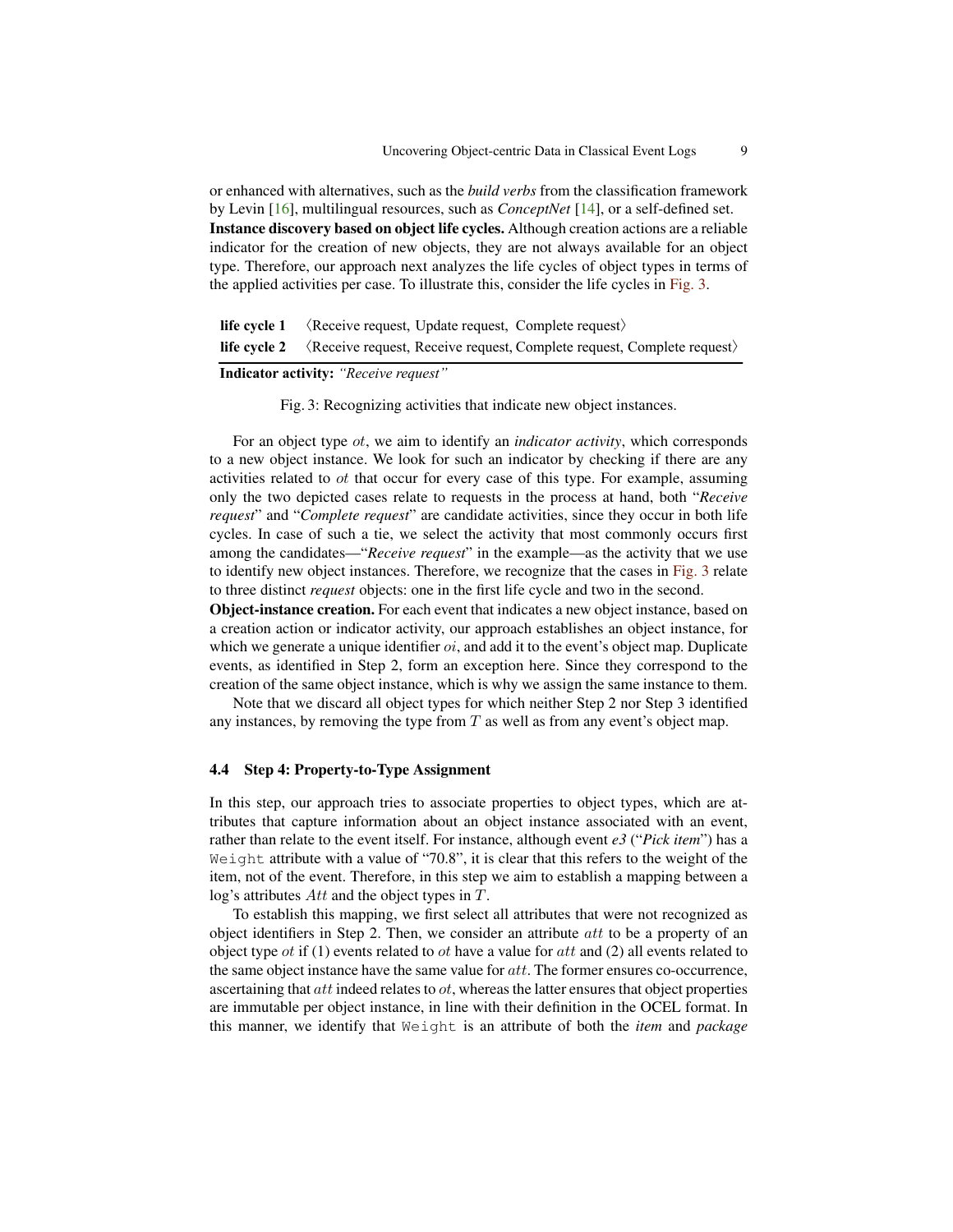types, whereas attributes such as a timestamp or employee are not identified as properties, because they change across the events related to the same object instance.

Finally, we avoid assigning an attribute att as a property to multiple object types if the attribute name indicates a clear relation to one of the types. For example, we avoid assigning an item\_category attribute to the *package* type, given that this property clearly relates to items, irrespective of the co-occurrence of the attribute and packages.

#### 4.5 Step 5: Instance-to-Event Assignment

Finally, our approach aims to complete the mapping between events and object instances, which is necessary to account for missing *instance-to-event* and *instance-toinstance* relations. The former involves events that correspond to a particular object type, but for which no particular instance has yet been discovered. For example, event *e2* ("*Reorder item*") is already recognized as relating to the *item* type, yet we still need to identify that this event refers to the same item that is later handled by event *e6* ("*Pick item*"). The latter refers to the inter-relations that can exist among object instances, which need to be reflected in the object maps of the corresponding events. For example, since package *p1* relates to order *o1*, event *e4*, which creates this package, should also be associated with that order. We identify these missing relations as follows.

Finding missing instance-to-event relations. To find missing instance-to-event relations, we first identify the events that are associated with an object type (through Step 1), but for which no instance was discovered in Step 2 or 3. This applies, e.g., to event *e2* ("*Reorder item*") and *e7* ("*Update order*"). Then, given such an event, we search within the case for other events that are associated with an object instance of the same type and verify that the object's properties match across the events. For instance, since event *e2* has a Weight of 12.5, we do not want to associate it with the item of event  $e3$ , which has a weight of 70.8, but rather with the same item as event *e6*, which also relates to an item weighing 12.5kg. Should multiple object instances satisfy this requirement, we associate the event to the instance of its nearest predecessor or successor.

Finding missing instance-to-instance relations. We look for instance-to-instance relations by (1) considering relations between instances and cases, (2) identifying strict orders among object types, and (3) consolidating cross-case relations.

*Discovering case objects.* We first exploit that, commonly, each case in a flat event log corresponds to an instance of a particular object type, such as an *order* in our running example. If such a *case object* can be identified, we know that any other object instance handled in the same case also relates to that object, e.g., that the items and packages handled in the first case all relate to order *o1* as well.

However, to recognize such inter-relations, we need to identify the case object type, if any, for a particular event log. Given that instances of this object type must, by definition, be in a 1:1 relation with the cases in a log, we first discount all object types for which this does not apply, i.e., which are affected by convergence and divergence issues. Given an object type  $ot$ , we thus ensure that (1) no instance of  $ot$  is associated with multiple cases in the log, such as the *package* type in the example, and (2) that no case in the log is associated with multiple instances of ot, such as the *item* type.

If these checks yield a single case object type,  $ot_c$ , then we add each object instance of that type to the object map of all events  $e$  in their case, using CaseID as the in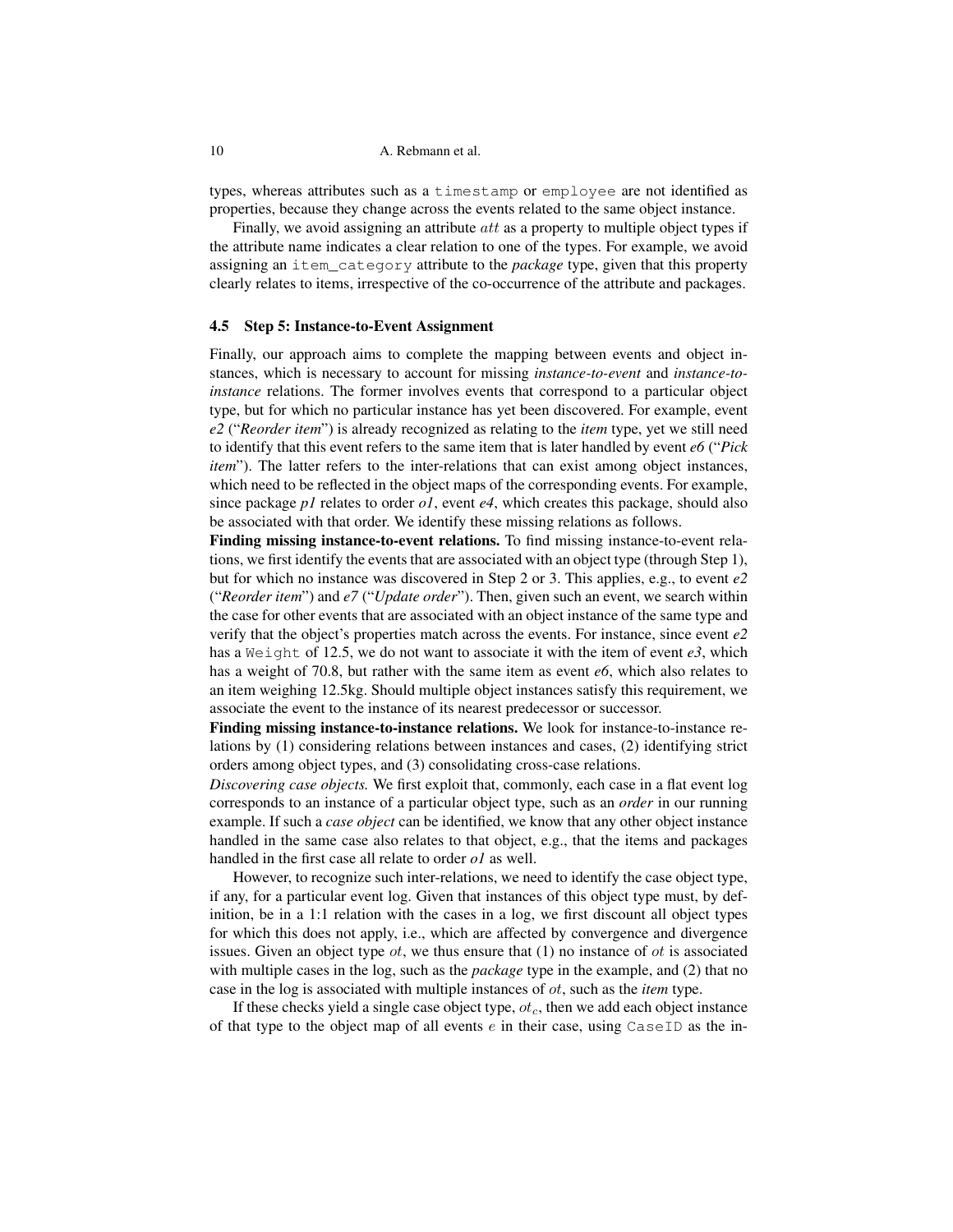stance's identifier. For the example, *order* is the only object type that passes the checks, which means that we assign orders *o1* and *o2* to all events in their respective cases. *Strict order between object types.* We next identify instance-to-instance relations by looking for the existence of strict orders between object types. Here, we consider an object type  $ot_1$  to be in a strict order with type  $ot_2$  if every time an event related to  $ot_2$ occurs, an event related to  $\sigma t_1$  (directly or indirectly) precedes it. In this manner, we, for example, observe a strict order between items and packages in the running example.<sup>[3](#page-10-0)</sup>

Given such a strict order between  $ot_1$  and  $ot_2$ , we relate an instance  $o_1$  of type  $ot_1$  to an instance  $o_2$  of  $ot_2$  if the life cycle of  $o_1$  completes before the life cycle of  $o_2$  begins, i.e., if the last event related to  $o_1$  comes before the first event related to  $o_2$ . For example, we relate item *i1\_1*, which last occurs in *e6*, to package *p2*, which first occurs in *e9*. *Consolidating cross-case relations.* Last, we consolidate inter-relations across cases by ensuring that duplicate events are associated with the same sets of object instances. Given two duplicates,  $e$  and  $e'$ , we achieve this by associating both events with all object instances stemming from the union of their object maps. For example, having recognized that events *e9* and *e10* are duplicates, we add all object instances stemming from case *o1* (associated with *e9*) to the object map of *e10*, and vice versa. In this manner, we, e.g., recognize that package  $p2$ , which is created by these duplicate events, deals with item *i1\_1* (stemming from case *o1*) as well as item *i2\_1* (stemming from *o2*).

Having associated events with all object instances, our approach has uncovered the necessary information to construct its output, an object-centric event log.

#### 4.6 Output

Our approach returns an object-centric event log according to the OCEL format [\[13\]](#page-16-5), which, at a high level, consists of an *objects* and an *events* map.

The *objects* map relates object identifiers to instances, which are in turn associated with their type and property values. To populate this map, we add all instance identifiers, either detected in Step 2 or generated in Step 3, to the map and associate these instances with their properties identified in Step 4. Simultaneously, we also disassociate any object property from the events that they were associated with in the flat event log, e.g., rather than having Weight as an attribute of event *e4*, we represent it as a property of the respective package:  $objects[p1] = \{package, \{\text{Weight}: \text{``70.8''}\}\}.$ 

The *events* map associates identifiers with events, which are associated with object instances through their *omap*. It is important to recognize that these events are no longer grouped per case. As a result, we can omit any duplicate event from consideration, e.g., by removing event *e10* and preserving *e9*. The map is then populated with the remaining events, which are each associated with the identifiers of their respective object instances, as assigned in Steps 2, 3, and 5, e.g.,  $el.oma p = \{ "o1", "i1_1", "i1_2" \}.$ 

Based on the established maps, we return the object-centric log, which can directly be used by object-centric process mining techniques [\[3,](#page-16-12) [18\]](#page-16-13).

<span id="page-10-0"></span><sup>3</sup> Note that these object types can still occur in an interspersed manner, as e.g., seen in case *o1*, where events related to items also occur in between packages.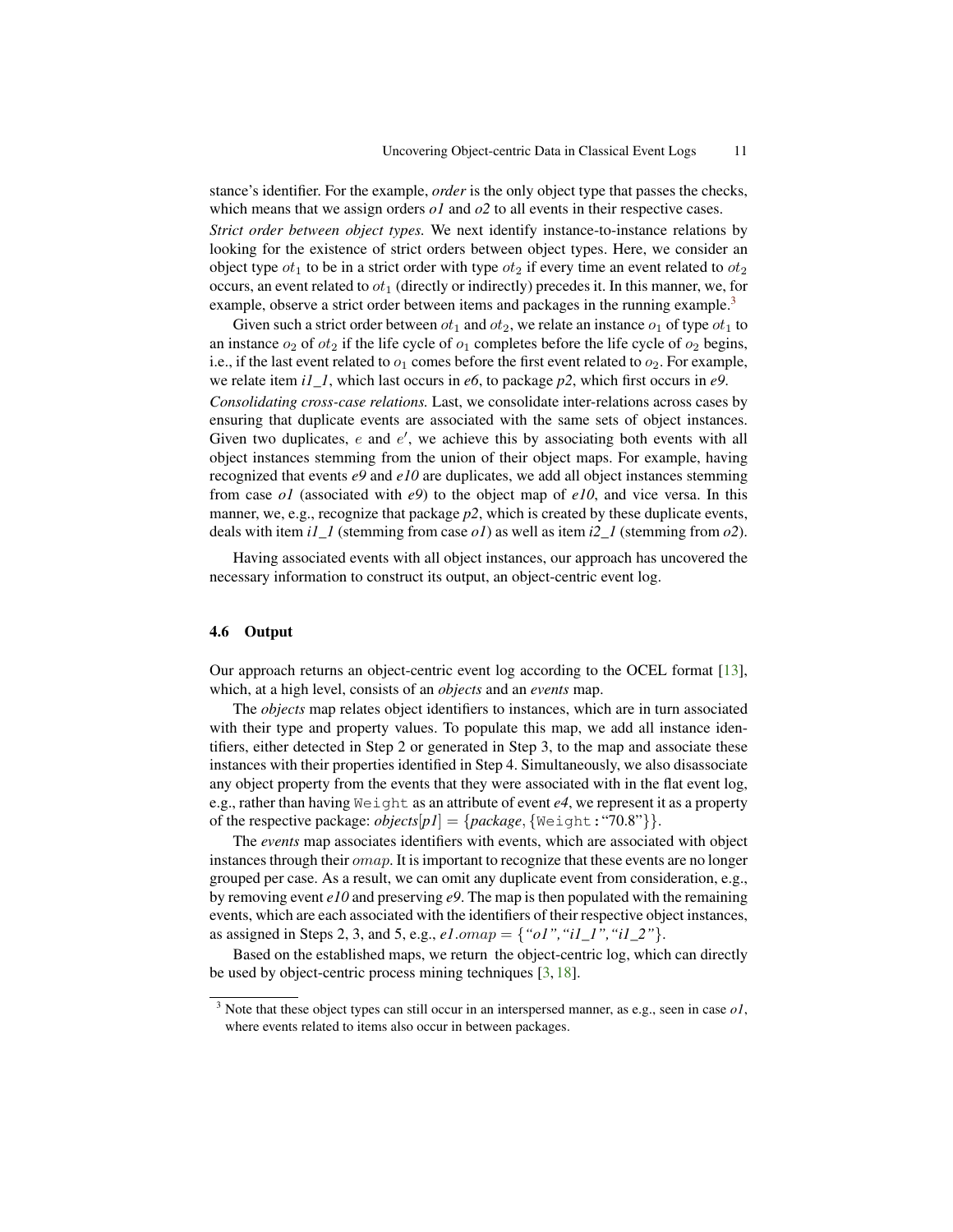## <span id="page-11-0"></span>5 Evaluation

We implemented our approach as a Python prototype<sup>[1](#page-11-1)</sup>, using the PM4Py library [\[7\]](#page-16-14) for event log handling. Based on this prototype, we perform evaluation experiments to assess our approach's capability to rediscover artificially flattened object-centric logs [\(Section 5.1\)](#page-11-2). Then, we illustrate its practical value by showing that it can resolve divergence and convergence in real-life scenarios [\(Section 5.2\)](#page-13-0). Finally, we discuss the main insights from our evaluation and its limitations [\(Section 5.3\)](#page-14-1).

### <span id="page-11-2"></span>5.1 Rediscovering Object-centric Event Logs

We assess whether our approach is able to rediscover an artificially flattened objectcentric log by comparing its output with the original OCEL log.

Data. For our evaluation experiments, we use a publicly available OCEL log of an order handling process. $4$  Currently, this is the only available log suitable for this evaluation. It contains 22,367 events and 11,522 object instances of five object types: 2,000 orders, 8,159 items, 20 products, 17 customers, and 1,325 packages. From this original OCEL log, we create three flattened logs, using the *item*, *order*, or *package* as the case notion. The resulting logs capture 1:n, n:1, and n:m relationships between objects and include object types both in attribute names and activity labels. Thus, all relation types are covered, meaning that all strategies employed by our approach can be assessed.

Setup. To assess the ability of our approach to correctly discover relevant object-centric information in the flat event log, we conduct experiments using two settings:

*(1) All attributes.* In this setting, we use all information from the flattened event logs as input for the rediscovery task.

*(2) Masked ID attributes.* To assess the robustness of our approach, we also purposefully reduce the information that is available by masking object ID attributes in the flattened event logs. This increases the dependency of our approach on its instance discovery techniques employed in Step 3. Specifically, we mask each ID attribute once for each of the three flattened logs. Since the *item* and *order* logs include identifiers for all four other types, and the *package* log captures only a customer identifier, we obtain nine *masked* logs, one with *package*, four with *item*, and four with *order* as the case notion.

We measure the performance of our approach in terms of the well-known *precision*, *recall*, and  $F_1$ -*score* metrics with respect to the original OCEL log per type of element, i.e., object types, object instances, properties, and instance-to-event-assignments. Using  $A$  to denote the set of elements uncovered by our approach and  $G$  for the set of elements in the ground truth, i.e., the OCEL log, precision is the fraction of elements uncovered by our approach that are actually correct  $(|A \cap G|/|A|)$ , recall is the fraction of elements in the OCEL log that were also correctly uncovered by our approach  $(|A \cap G|/|G|)$ , and the  $F_1$ -score is the harmonic mean of precision and recall. Because flattening the log causes a loss of information about entire object types, we only include object types in G that are actually contained in a particular flattened log. To avoid propagating false

<span id="page-11-1"></span><sup>&</sup>lt;sup>1</sup> <https://gitlab.uni-mannheim.de/processanalytics/uncovering-object-centric-data>

<span id="page-11-3"></span><sup>4</sup> <http://ocel-standard.org/1.0/running-example.jsonocel.zip>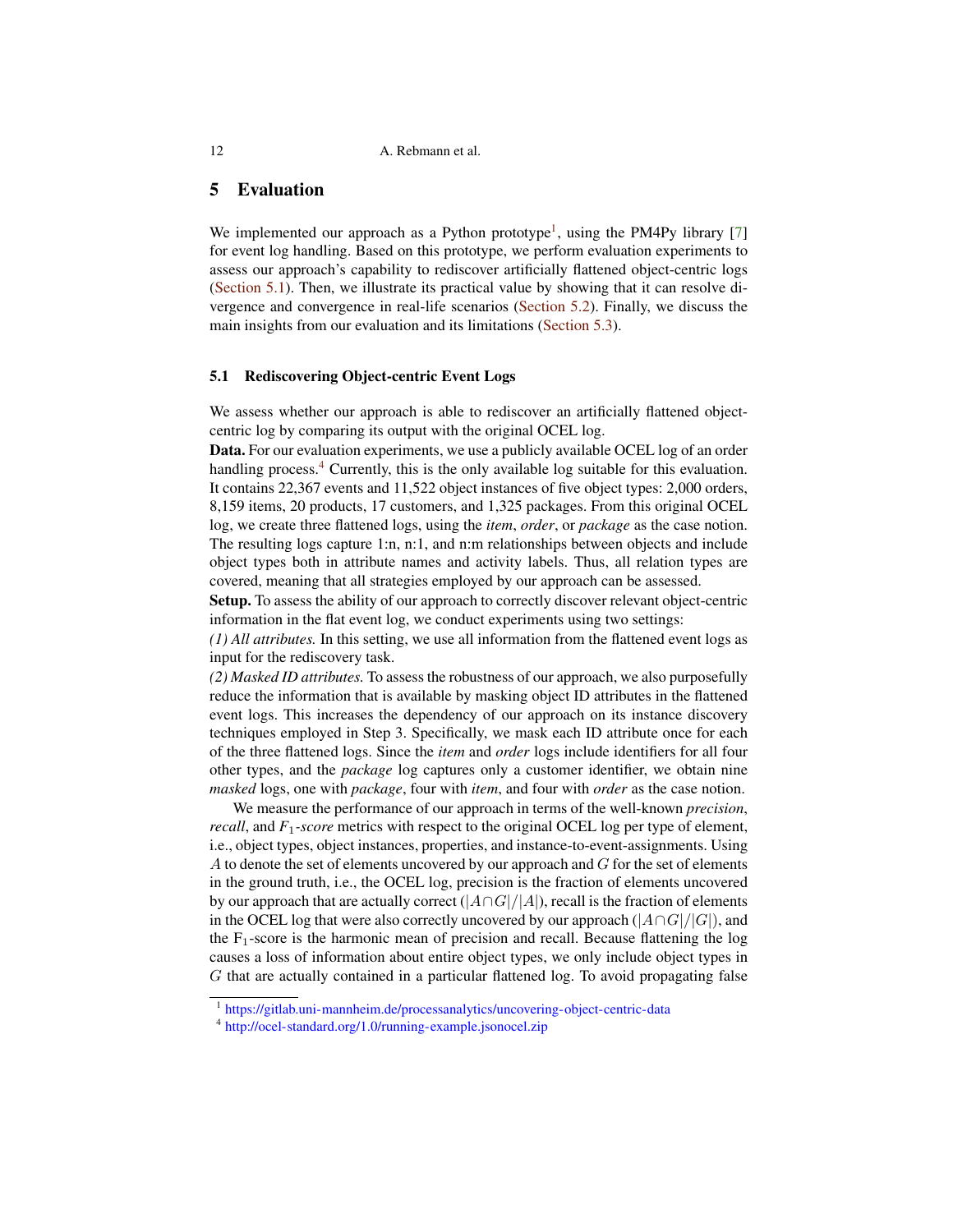positives from object-type extraction (Step 1), we only include elements in A that relate to object types actually present in the original OCEL log for the other steps.

Results. [Table 5](#page-12-0) reports on the results of our rediscovery experiments, micro-averaged over the logs for the respective settings. In the following, we discuss the results for the different tasks that our approach addresses.

*Object-type extraction.* For the extraction of object types, our approach achieves a recall of 1.00 and a precision of 0.71, yielding an  $F_1$ -score of 0.82. We thus accurately identify all object types from the original log. The lower precision is caused by the extraction of two additional object types, *payment reminder* and *delivery*. Although not contained in the original OCEL log, their extraction is not problematic and can even enable additional insights, e.g., on the number of payment reminders sent per order.

*Object-instance identification.* Our approach identifies object instances with perfect accuracy in both the regular and masked settings. This highlights its ability to find and match ID attributes to object types (Step 2) and the usefulness of our instance-discovery strategies (Step 3), which can identify instances for types with masked ID attributes.

*Property-to-type assignment.* When assigning properties to object types, our approach achieves a perfect recall, but a rather low precision of 0.37. An in-depth look reveals that these different assignments are not problematic, though. For example, the attribute cost is assigned to both *product* and *item*, whereas in the original it is only associated with products. However, given that also items have costs, such assignments are redundant, but not wrong. Similarly, our approach associates attributes such as price and weight with orders, items, packages, and products. While these are realistic assignments, the attributes are not considered as properties in the original OCEL log, but are associated with events. Thus, our approach actually provides a more complete mapping.

*Instance-to-event assignment.* For instance-to-event assignment, we achieve an excellent recall (0.998, rounded in [Table 5\)](#page-12-0) and a high precision (0.94) in the all-attributes setting. Thus, our approach assigns relevant object instances to events they relate to. An in-depth look into the constructed OCEL logs reveals that the superfluous assignments of instances to events are mainly assignments of packages to events that relate to items shipped in the respective package. Such assignments are not considered in the original log, but can enable insights into the packaging process in a post-hoc analysis.

When masking identifier attributes, precision and recall decrease slightly, which indicates that our approach occasionally makes incorrect assignments. This is especially the case for 1:n relationships between object types and the case notion. For example, in the *order* event log, where one order may contain many different items, items with the same properties may be assigned incorrectly. However, it is important to recognize that

<span id="page-12-0"></span>

| Element                       | <b>All Attributes</b> |      |      |      | <b>Masked ID Attribute</b> |                                                                         |      |      |
|-------------------------------|-----------------------|------|------|------|----------------------------|-------------------------------------------------------------------------|------|------|
|                               |                       |      |      |      |                            | Count Precision Recall $F_1$ -score Count Precision Recall $F_1$ -score |      |      |
| <b>Object Types</b>           | 12.                   | 0.71 | 1.00 | 0.82 | 42.                        | 0.71                                                                    | 1.00 | 0.82 |
| <b>Object Instances</b>       | 24k                   | 1.00 | 1.00 | 1.00 | 94k                        | 1.00                                                                    | 1.00 | 1.00 |
| <b>Object Properties</b>      | 10                    | 0.37 | 1.00 | 0.54 | 34                         | 0.39                                                                    | 1.00 | 0.56 |
| <b>Instance-to-Event</b> 411k |                       | 0.94 | 1.00 | 0.97 | 1.559k                     | 0.93                                                                    | 0.97 | 0.95 |

Table 5: Results of the evaluation experiments averaged over flattened logs.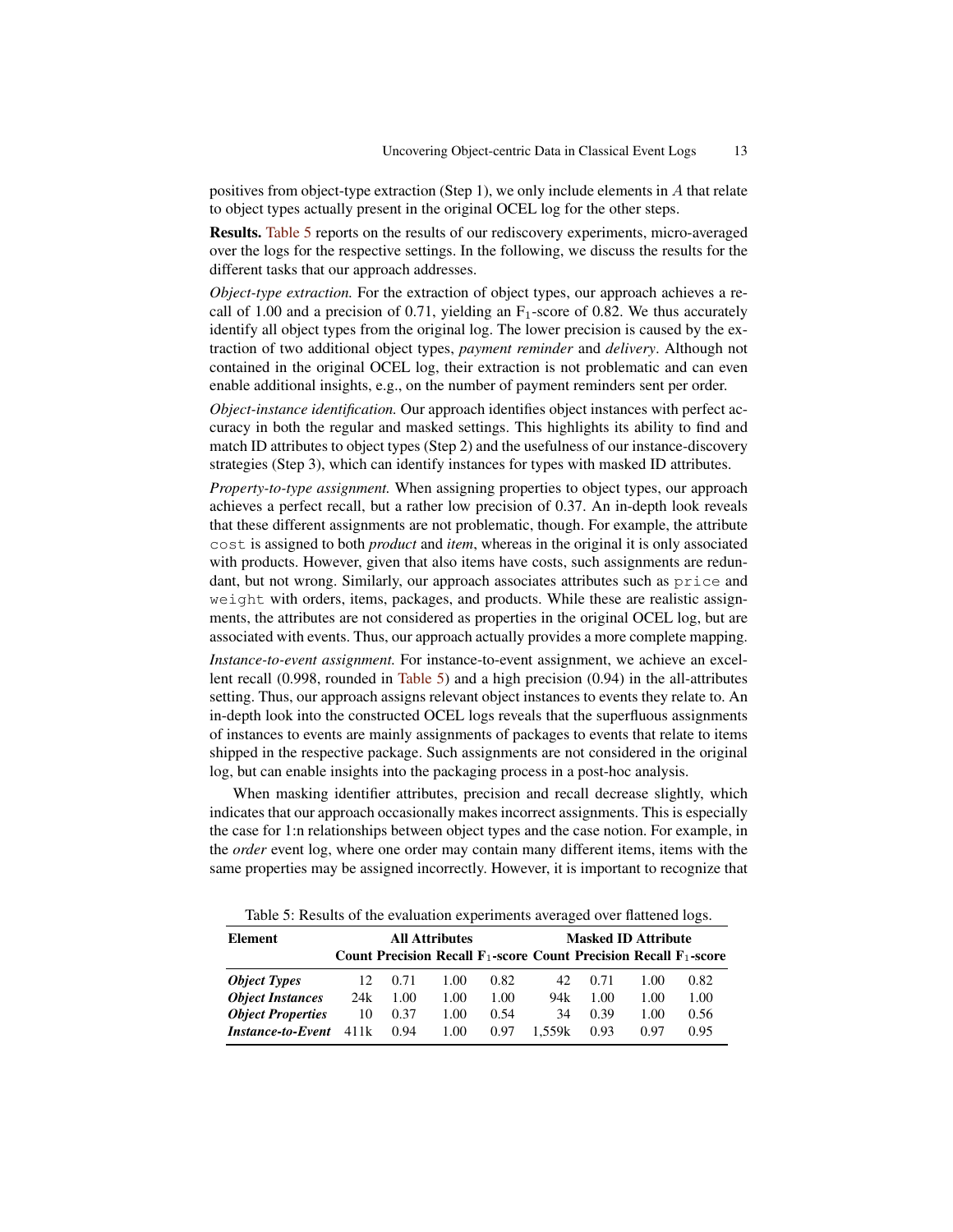such assignments are simply not possible based on the information in the masked log, whether done by an automated approach or manually.

### <span id="page-13-0"></span>5.2 Real-life Application Cases

We next demonstrate the practical value of our approach by showing that it is capable of resolving convergence and divergence issues in well-known real-life event logs. The full results and OCEL logs obtained by our approach can be found in our repository (see [Page 12\)](#page-11-0). In the following, we use individual cases and events from these logs to illustrate in detail how our approach mitigates divergence and convergence.

Divergence. We use the BPI17 application log [\[8\]](#page-16-3) to show how our approach mitigates divergence issues. The log captures a loan application process, containing 1,202,267 events, 31,509 cases, and 26 distinct activities. Divergence is particularly frequent, because the log uses the *application* as the case notion and one application can have multiple offers. This means that cases in the log often contain multiple events that denote execution of the same activity for distinct offers (divergence). Applying process discovery to the log leads to loop-backs, as visualized in [Fig. 4.](#page-13-1) This shows the directly-follows graph (DFG) discovered for one case of the log, which is already quite complex.

When applying our approach to mitigate the divergence issue, we discover that 42,995 offers are handled in the 31,509 applications and that offers have several properties, such as an offered amount and a monthly cost. For the particular case in [Fig. 4,](#page-13-1) we find that four distinct offers are handled in this application, that these all have different properties, and that the process is linear with respect to a single offer, e.g., *{Create*} *Offer*, *O Created*, *O Sent*, *O Canceled* $\rangle$ . It is important to stress that this information on the sub-case level is not readily available in the flat log and has to be uncovered by identifying the distinct offers handled in a single case. Our approach achieves this by extracting the *offer* type, finding an identifier attribute for it, and assigning it, among others, the MonthlyCost and OfferedAmount properties.

<span id="page-13-1"></span>

Fig. 4: Directly-follows graph of application 196483749 of the BPI17 log.

Convergence. To illustrate how our approach can mitigate convergence issues, we chose the BPI19 event log [\[9\]](#page-16-4), which captures data on the purchasing process of a multinational company and contains 1,595,923 events across 251,734 cases with 42 distinct activities. Each event relates to a single *purchase order item* and multiple purchase order items can belong to the same *purchasing document*. Consequently, events on the purchasing-document level are duplicated across cases (convergence). For example, the duplication of "*Vendor creates invoice*" events suggests the creation of invoices per purchase order item, whereas in reality invoices can cover multiple such items.

When applying our approach to mitigate convergence, we discover, among others, 251,734 purchase order items, 76,349 purchasing documents, 86,868 invoices, 1,975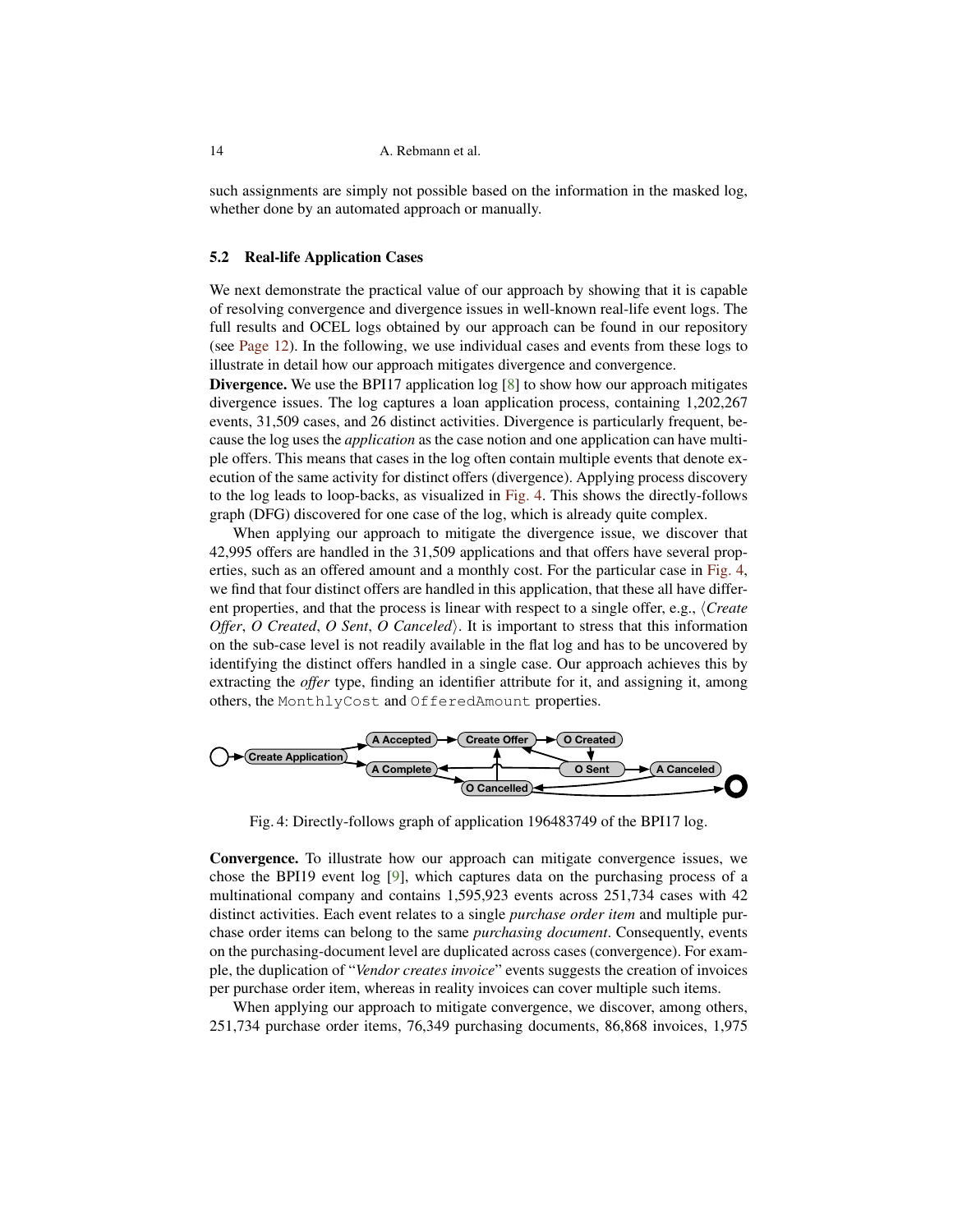vendors, and 4 companies. The resulting OCEL log reveals the relationships between object types, as shown in [Fig. 5:](#page-14-2) Purchasing documents consist of any number of purchase order items, a vendor creates multiple invoices, and each invoice is associated with one purchasing document. Notably, in contrast to the input log, events related to purchasing documents and invoices, such as "*Vendor creates invoice*" or "*Document created*", are not captured at the level of individual purchase order items, but at the level of purchasing documents, thus eliminating duplicate events. This demonstrates that our approach is able to reveal actual relationships among objects and mitigate the convergence issue present in real-life logs.

<span id="page-14-2"></span>

Fig. 5: UML data model with relations between object types found in the BPI19 log.

#### <span id="page-14-1"></span>5.3 Discussion

Our evaluation experiments show that our approach is capable of accurately uncovering object-centric information from an artificially flattened object-centric event log, using different settings and case notions. We also observe that our approach even uncovers more information than originally captured in the OCEL log. This includes additional object types, properties, and relations, which allow for deeper insights into the process. The main difficulty for our approach was the recognition of object inter-relations for objects in a 1:n relation with the case object, which resulted in several incorrect instanceto-event assignments. Despite their promise, the evaluation results must be considered with care, given that only one original OCEL log was available as a basis.

The real-life application cases demonstrate that our approach can mitigate divergence and convergence in real-life event logs. Although, due to a lack of a ground truth, the completeness of uncovered object-centric information cannot be quantified, the results nevertheless show that our approach provides considerable practical value by extending the analysis potential for flat event logs of multi-object processes.

# <span id="page-14-0"></span>6 Related Work

Our work primarily relates to research on object-centric representations of event data and discovering object-centric information from event logs.

After storing event data in flat formats like XES [\[5\]](#page-16-15) for many years, the first data format proposed for object-centric event logs was XOC [\[17\]](#page-16-16), which does not require a case notion and therefore avoids flattening multi-dimensional data. More recently, researchers introduced the OCEL format [\[13\]](#page-16-5), which allows for more efficient storage and processing than its predecessor. Beyond log formats, another proposed option for storing multi-dimensional object-centric event data are event graphs, which enable the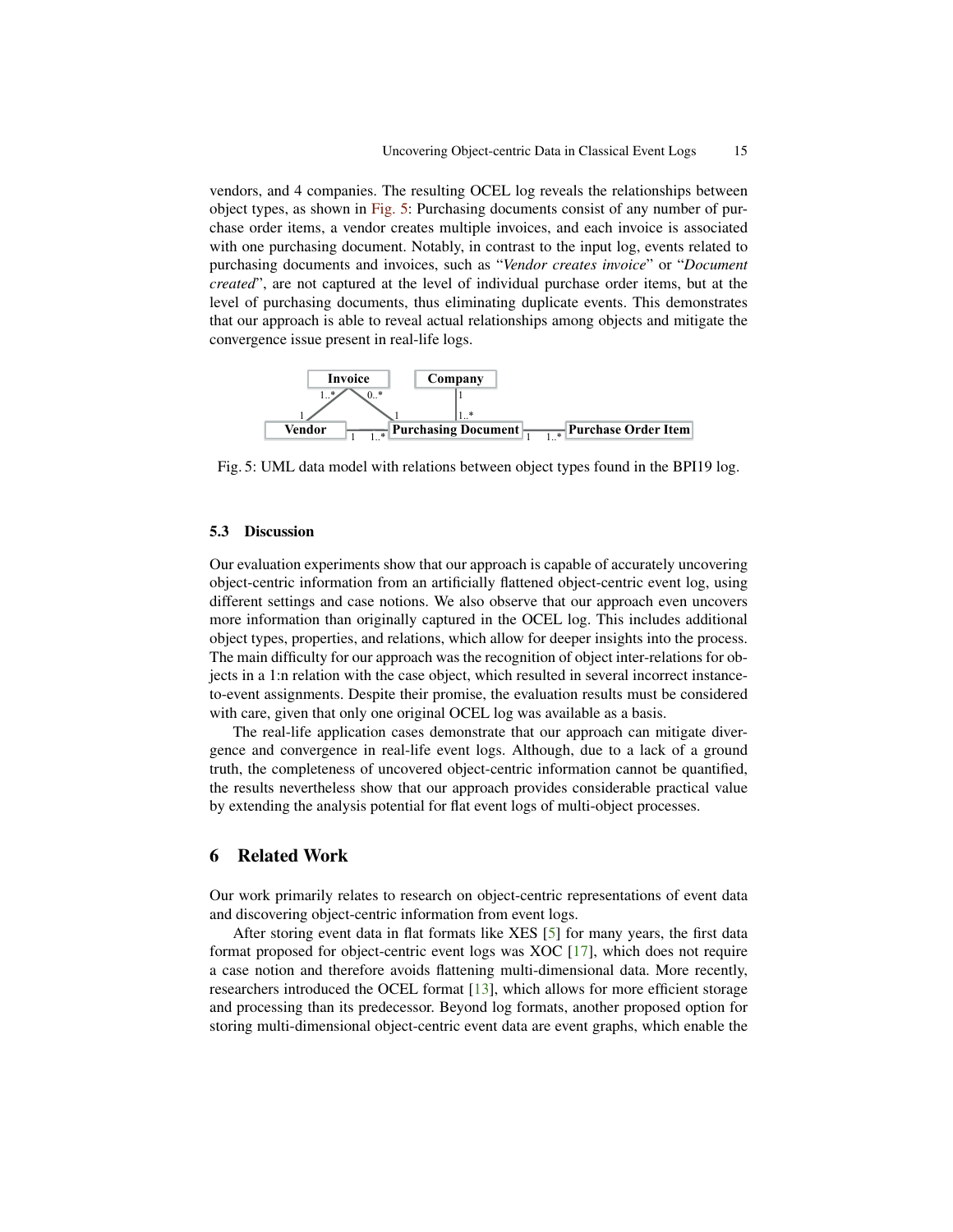analysis of behavior of different objects handled in a process [\[11\]](#page-16-17). For our approach, we adopt OCEL as the output format, which, among others, enables the subsequent application of techniques for discovering object-centric process models, such as objectcentric behavioral constraint models [\[18\]](#page-16-13) and object-centric Petri nets [\[3\]](#page-16-12).

Approaches for the discovery of object types and their behavioral relations from event data usually require relational data or rich logs that cover multiple perspectives of a process as input. This includes approaches for the discovery of artifact (i.e., object) life cycles from raw logs of artifact-centric systems [\[10,](#page-16-18) [22\]](#page-16-19) as well as the discovery of behavioral dependencies between object types based on such logs [\[21\]](#page-16-20) or based on data extracted from ERP systems [\[19\]](#page-16-21). Compared to these approaches, our approach takes flat event logs, where no explicit relations between objects are given, and transforms them into object-centric logs. The approach by Bano et al. [\[6\]](#page-16-22) also uses flat event logs as input data, but their goal is to discover UML models from activity labels and attribute names to provide analysts with domain-specific context information.

### <span id="page-15-0"></span>7 Conclusion

In this paper, we proposed an approach to uncover object-centric data from flat event logs to automatically transform them into object-centric logs according to the OCEL format. To this end, our approach combines the semantic analysis of textual attributes with data profiling and control-flow-based relation extraction. It extracts object types, discovers object instances and their properties, and assigns these instances to events they relate to. We demonstrated our approach's efficacy in an evaluation by showing that it is able to rediscover an artificially flattened object-centric log and that it can mitigate convergence and divergence issues in real-life event logs.

Our approach is subject to certain limitations. First, object types must at least be mentioned in the flat log for our approach to extract them. However, once an object type is extracted, instances, properties, and relations can be identified through the use of diverse strategies that include and go beyond the semantic analysis of events. Second, to accurately handle n:1 and m:n relations with respect to the case notion, our approach relies on duplicate detection, which requires (non-duplicate) events to have discriminative timestamps or attribute values. Finally, because the assignment of objects to events often depends on domain knowledge about inter-object relations, our approach can currently not handle all scenarios. For example, it is not clear without domain knowledge that items shall relate to packages but not vice versa. Nevertheless, as our evaluation shows, our approach achieves promising results and thus provides an important contribution towards the applicability of object-centric process mining.

In future work, we aim to give domain experts the option to provide input regarding the higher-level relations between different object types in the form of rules. For example, they could state that, if an event results in the creation of an order, it also relates to the items of that order. Then, only assignments that adhere to these rules could be made. Moreover, we want to integrate common-sense knowledge into our approach, which could help to derive relations between object types through their meaning.

*Reproducibility: The implementation, employed data, and obtained OCEL logs are available through the repository linked in [Section 5.](#page-11-0)*